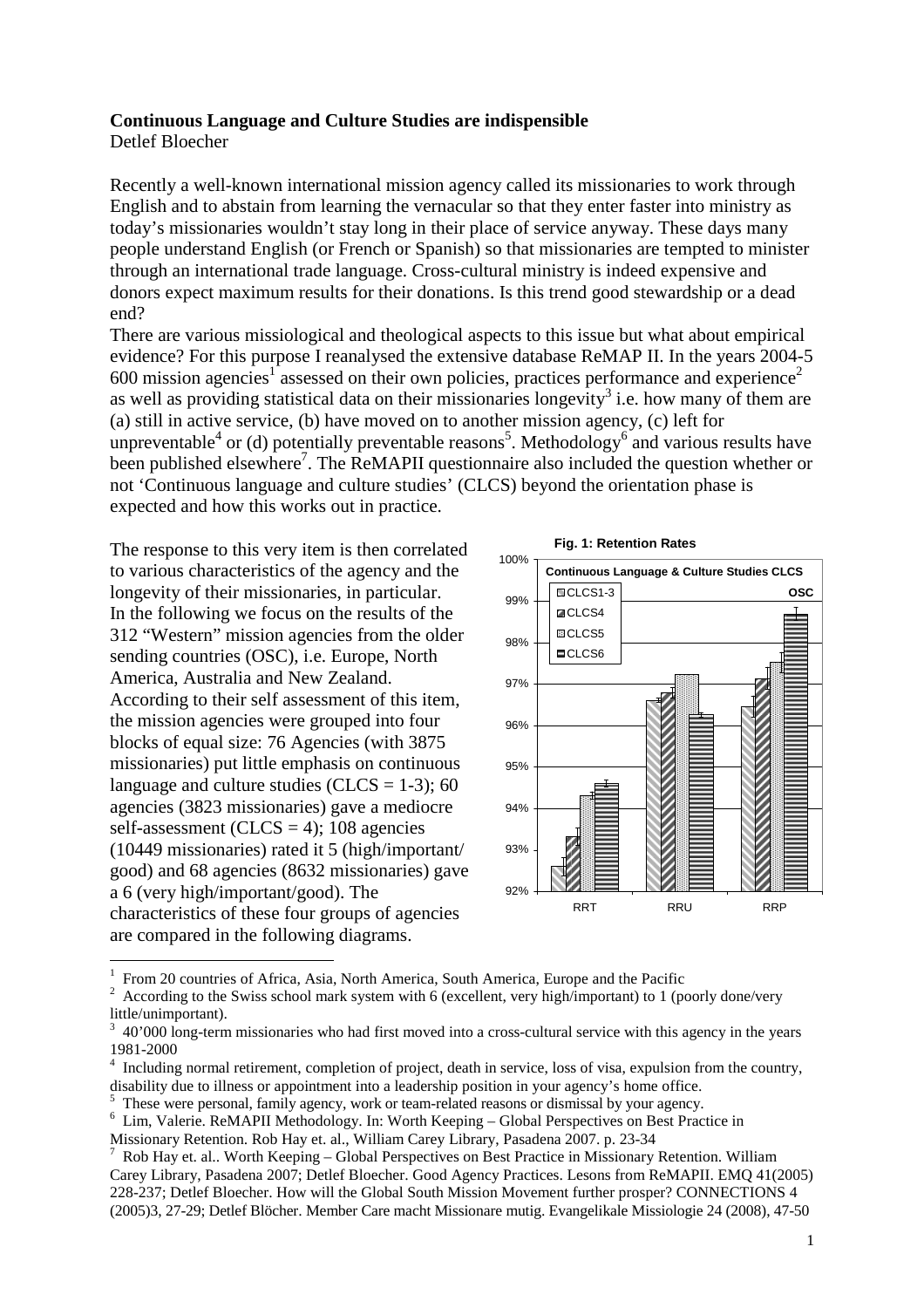Figure 1 depicts three retention rates: the total Retention Rate<sup>8</sup> (RRT), retention rate for unpreventable reasons of return (RRU) and for potentially preventable reasons (RRP). The diagrams clearly show that RRT and RRP vary considerably: mission agencies that put strong emphasis on continuous language and culture studies lose (only) 1.3% of their workforce per year for personal, family, cultural, work, team or agency related reasons. Agencies that put little emphasis on language study however lose three times as many (3.6%).

The return for unpreventable reasons varied much less – which is unexpected – although this definition included reasons such as completion of project or a limited assignment (to be expected from agencies that put little emphasis on language studies).

Figure 2 shows the retention rate (considering potentially preventable reasons for return only) RRP of those missionaries that had been commissioned for their first assignment with this agency in the stated period.

Agencies that put strong emphasis on continuous language and culture studies have been able to uphold their high staff retention during this 20 years period. By improved personnel selection, prefield training, organisational development and personal care they have been able to withstand the global trend towards shorter assignments and rapid change of employment. Yet RRP of agencies with little emphasis on language studies is almost doubled (from 2.5% to 4.4%). In

the youngest group of missionaries (with first assignment in 1996-2000) the rift in RRP widened to a factor of almost 4 (1.2% vs. 4.4%). This is a huge gulf. How many broken dreams are hidden behind these numbers: shattered vision, disappointed expectations of sending churches, wasted investment, spiritual crises and doubts about God's goodness and calling!

These empirical numbers demonstrate the enormous importance of ongoing and careful language and culture studies for lasting ministry. They help missionaries grow, become enduring, resilient and flexible. They let them grow in their understanding of the local culture, its values and ways of communication. Missionaries become part of the community; they can communicate effectively and understand even the indirect, hidden signals of their local partners.



**Fig. 2: Retention Rate (pot. preventable reasons of return only)**





 $\overline{a}$ <sup>8</sup> Retention means how many missionaries of 1 Jan. of a year are still in active service on 31 Dec.. Ideally it is 100%, yet in practice slightly less. The wanting missionaries left the agency for various reasons. The vertical line gives the standard deviation (uncertainty) due to the limited number of missionaries in the study.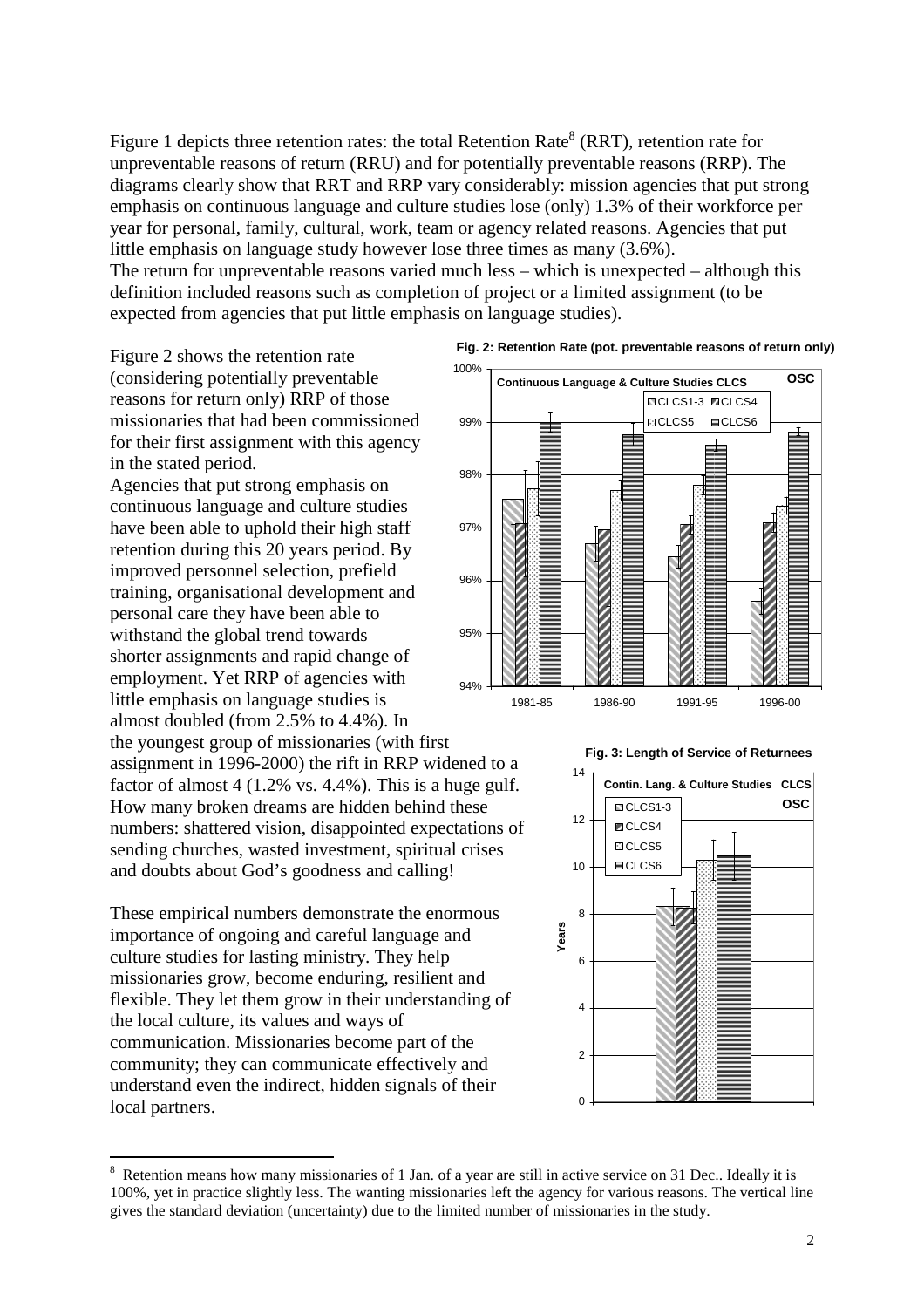In addition there is the extended length of service, even of the returnees (figure 3) as returnees from agencies with little emphasis on language studies (CLCS 1-3) come home on average after 8 years of service vs. 10.5 years (CLCS6). Considering the fact that the first two years are usually covered with orientation, finding your way and building relationships, the latter are much longer in effective ministry.

It is striking that leaders of agencies that put little emphasis on continued language studies also rated many other issues of their own agencies much lower, i.e. vision and purpose, plans & job assignments, communication with missionaries, inclusion of missionaries in the decision making on site, written policies, emphasis on prayer and maintenance of own spiritual life  $(Fig. 4)$  – and this is the selfassessment of these very leaders. We found similar results also in respect to some aspects of leadership, i.e. leaders lead by example and they solve problems timely and effectively. Supervision of missionaries, annual appraisal for all missionaries, effective procedures for handling complaints from missionaries (fig. 5), as well as for orientation of new missionaries in country, language learning of new missionaries and development of new gifts (fig.  $6$ )<sup>9</sup>.

Are these leaders just more self-critical applying higher standards to their agency? Yet their rating of a number of "neutral" items (i.e. loyalty of their missionaries to their agency, assignment

 $\overline{a}$ 











<sup>&</sup>lt;sup>9</sup> The third set of bars Continuous Language Study (ContinLangStud) served as the selection criteria for the four subgroups and thus does not contain new information.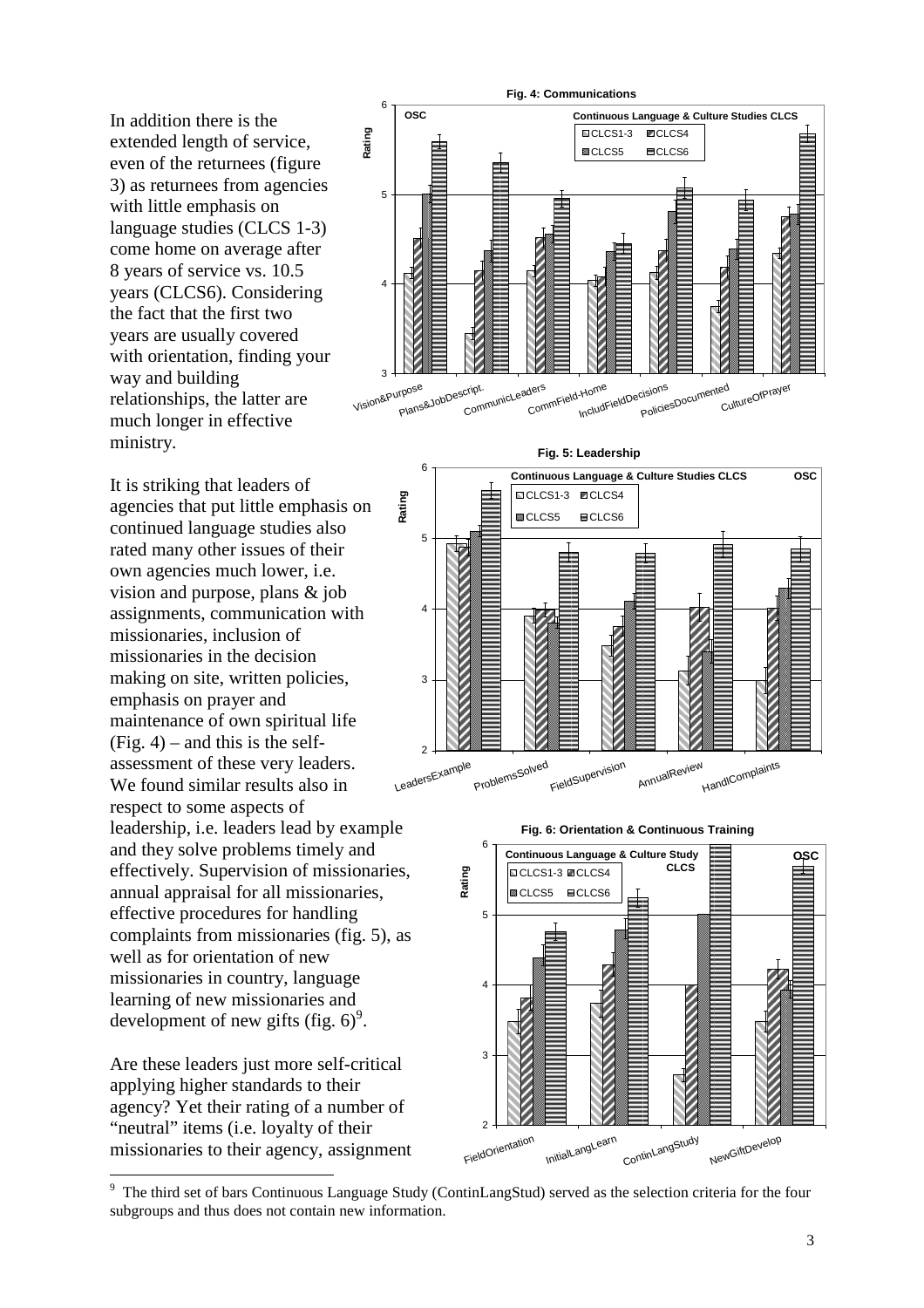of missionaries according to their gifting and experience; effectiveness of Missionary teams in providing mutual support, national church values the ministry) was similar to that of leaders of CLCS 6 agencies, so that the above hypothesis can be excluded.

It appears that agencies that put little emphasis on ongoing language study of their missionaries in general are more task-oriented and invest less in the care of their workers and the further development of their organisational structure – and readily accept a higher staff turn-over.

Now one might also argue that the increased staff attrition results from the agency's mediocre organisational structure or personal care than from restricted language study. To test this hypothesis we

## **Fig. 7: Retention Rates**



selected the group of agencies with average rating of its organisational culture (Org  $3.5 - 4.6$ ) and split the group according to its attitude to ongoing language and Culture studies (CLCS 1- 4 vs. CLCS 5-6. Thus both groups had a similar self-rating of its Organisational Structure (Fig. 8) and Personal Care  $^{10}$  (Fig. 9) CLCS 1-4 lost twice as many missionaries for potentially preventable reasons compared with CLCS 5-6: 4.1% vs. 2.4% (Fig. 7). Similar results were found when mission agencies with average assessment of its personal care (PC = 4.0 – 4.9) were selected and analysed regarding continued language study (CLCS 1-4 vs. CLCS 5-6, data not shown). In spite of similar assessment of its personal care the annual attrition for potentially preventable reasons of younger missionaries (commissioned 1996- 2000) differed by a factor of two (2.0% vs. 3.9%), so that the above hypothesis is rejected. A large degree of unnecessary loss must results from the limited language and culture studies.

Apparently they are a different type of agencies that primarily focus more on projects and achievements and less on lasting trusting relationships with local people. They are more focused on doing than on being – and they might have good reasons for this (i.e. disaster relief, teachers for MK, specific development or technical projects).

 $\overline{a}$ 



<sup>&</sup>lt;sup>10</sup> CLCS1-4 invested a similar amount of time and finances in Member Care and even significantly more into preventative Member Care, a very positive factor, than group CLCS5-6.